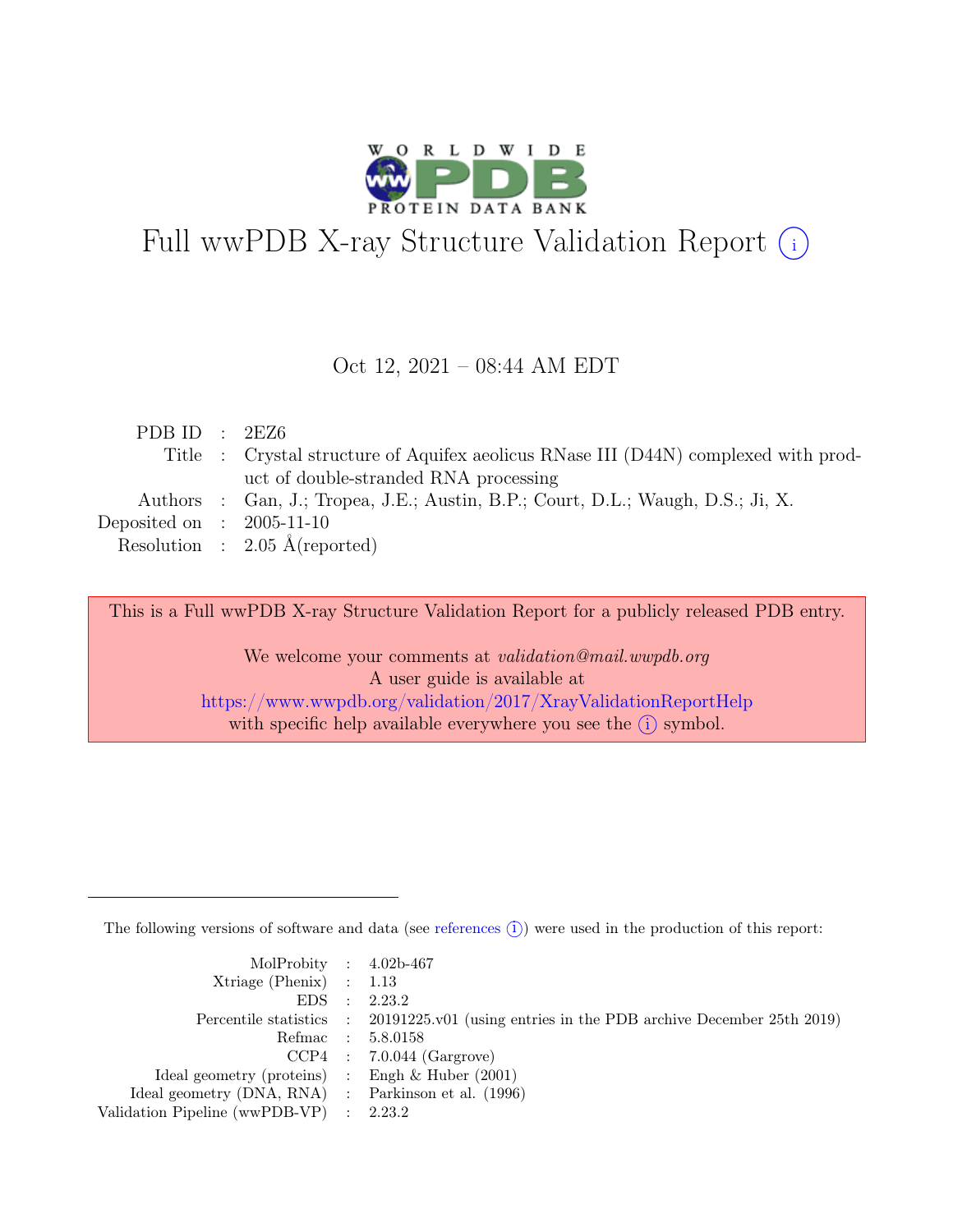# 1 Overall quality at a glance  $(i)$

The following experimental techniques were used to determine the structure: X-RAY DIFFRACTION

The reported resolution of this entry is 2.05 Å.

Percentile scores (ranging between 0-100) for global validation metrics of the entry are shown in the following graphic. The table shows the number of entries on which the scores are based.



| Metric                          | Whole archive         | Similar resolution                                           |  |  |
|---------------------------------|-----------------------|--------------------------------------------------------------|--|--|
|                                 | $(\# \text{Entries})$ | $(\# \text{Entries}, \text{ resolution } \text{range}(\AA))$ |  |  |
| $R_{free}$                      | 130704                | 1692 (2.04-2.04)                                             |  |  |
| $\overline{\text{Cl}}$ ashscore | 141614                | $\overline{1773}$ $(2.04-2.04)$                              |  |  |
| Ramachandran outliers           | 138981                | $1752(2.04-2.04)$                                            |  |  |
| Sidechain outliers              | 138945                | 1752 (2.04-2.04)                                             |  |  |
| RSRZ outliers                   | 127900                | $1672(2.04-2.04)$                                            |  |  |
| RNA backbone                    | 3102                  | $1018(2.50-1.58)$                                            |  |  |

The table below summarises the geometric issues observed across the polymeric chains and their fit to the electron density. The red, orange, yellow and green segments of the lower bar indicate the fraction of residues that contain outliers for  $\geq=3$ , 2, 1 and 0 types of geometric quality criteria respectively. A grey segment represents the fraction of residues that are not modelled. The numeric value for each fraction is indicated below the corresponding segment, with a dot representing fractions <=5% The upper red bar (where present) indicates the fraction of residues that have poor fit to the electron density. The numeric value is given above the bar.

| Mol      | $\bf Chain \parallel$ | Length | Quality of chain |     |                     |  |  |  |
|----------|-----------------------|--------|------------------|-----|---------------------|--|--|--|
|          | $\cap$                | 28     | 68%              | 32% |                     |  |  |  |
|          | D                     | 28     | 82%              | 18% |                     |  |  |  |
| $\Omega$ | А                     | 221    | 10%<br>74%       | 24% | $\bullet$ $\bullet$ |  |  |  |
| $\Omega$ | В                     | 221    | 14%<br>71%       | 26% | $\bullet$           |  |  |  |

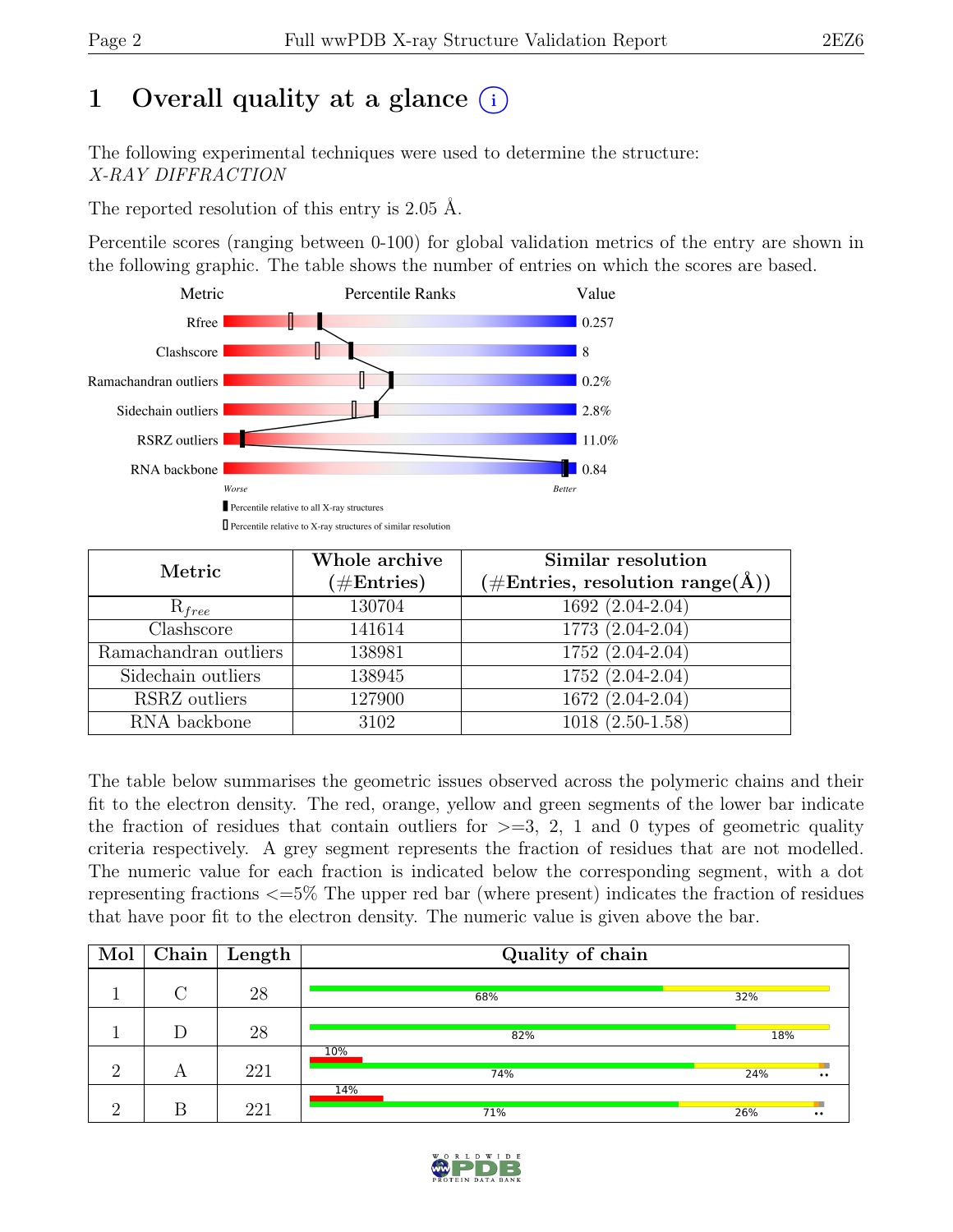## 2 Entry composition  $(i)$

There are 4 unique types of molecules in this entry. The entry contains 5136 atoms, of which 0 are hydrogens and 0 are deuteriums.

In the tables below, the ZeroOcc column contains the number of atoms modelled with zero occupancy, the AltConf column contains the number of residues with at least one atom in alternate conformation and the Trace column contains the number of residues modelled with at most 2 atoms.

| Mol |  | Chain Residues | <b>Atoms</b> |             |             |     | $ZeroOcc \mid AltConf \mid Trace$ |  |  |
|-----|--|----------------|--------------|-------------|-------------|-----|-----------------------------------|--|--|
|     |  | 28             | Total C N    |             |             |     |                                   |  |  |
|     |  | 598            |              | 267 106 197 | -28         |     |                                   |  |  |
|     |  | 28             | Total C      |             |             |     |                                   |  |  |
|     |  |                | 598          |             | 267 106 197 | -28 |                                   |  |  |

• Molecule 1 is a RNA chain called 28-MER.

• Molecule 2 is a protein called Ribonuclease III.

|  |  | Mol   Chain   Residues | Atoms         |               |  | $ZeroOcc \mid AltConf \mid Trace$ |  |  |
|--|--|------------------------|---------------|---------------|--|-----------------------------------|--|--|
|  |  | 218                    |               | Total C N O S |  |                                   |  |  |
|  |  | 1820                   | 1185 305 329  |               |  |                                   |  |  |
|  |  | 218                    | Total C N O S |               |  |                                   |  |  |
|  |  |                        | 1820          | 1185 305 329  |  |                                   |  |  |

There are 2 discrepancies between the modelled and reference sequences:

| Chain |    | Residue   Modelled   Actual |     | Comment                          | Reference |
|-------|----|-----------------------------|-----|----------------------------------|-----------|
|       | 44 | ASN                         | ASP | engineered mutation   UNP 067082 |           |
|       | 44 | ASN                         | ASP | engineered mutation   UNP 067082 |           |

• Molecule 3 is MAGNESIUM ION (three-letter code: MG) (formula: Mg).

|  | Mol   Chain   Residues | Atoms    | $ZeroOcc$   AltConf |
|--|------------------------|----------|---------------------|
|  |                        | Total Mg |                     |
|  |                        | Total Mg |                     |

• Molecule 4 is water.

|  | Mol   Chain   Residues | <b>Atoms</b> | $\mid$ ZeroOcc $\mid$ AltConf $\mid$ |  |
|--|------------------------|--------------|--------------------------------------|--|
|  |                        | Total<br>60  |                                      |  |

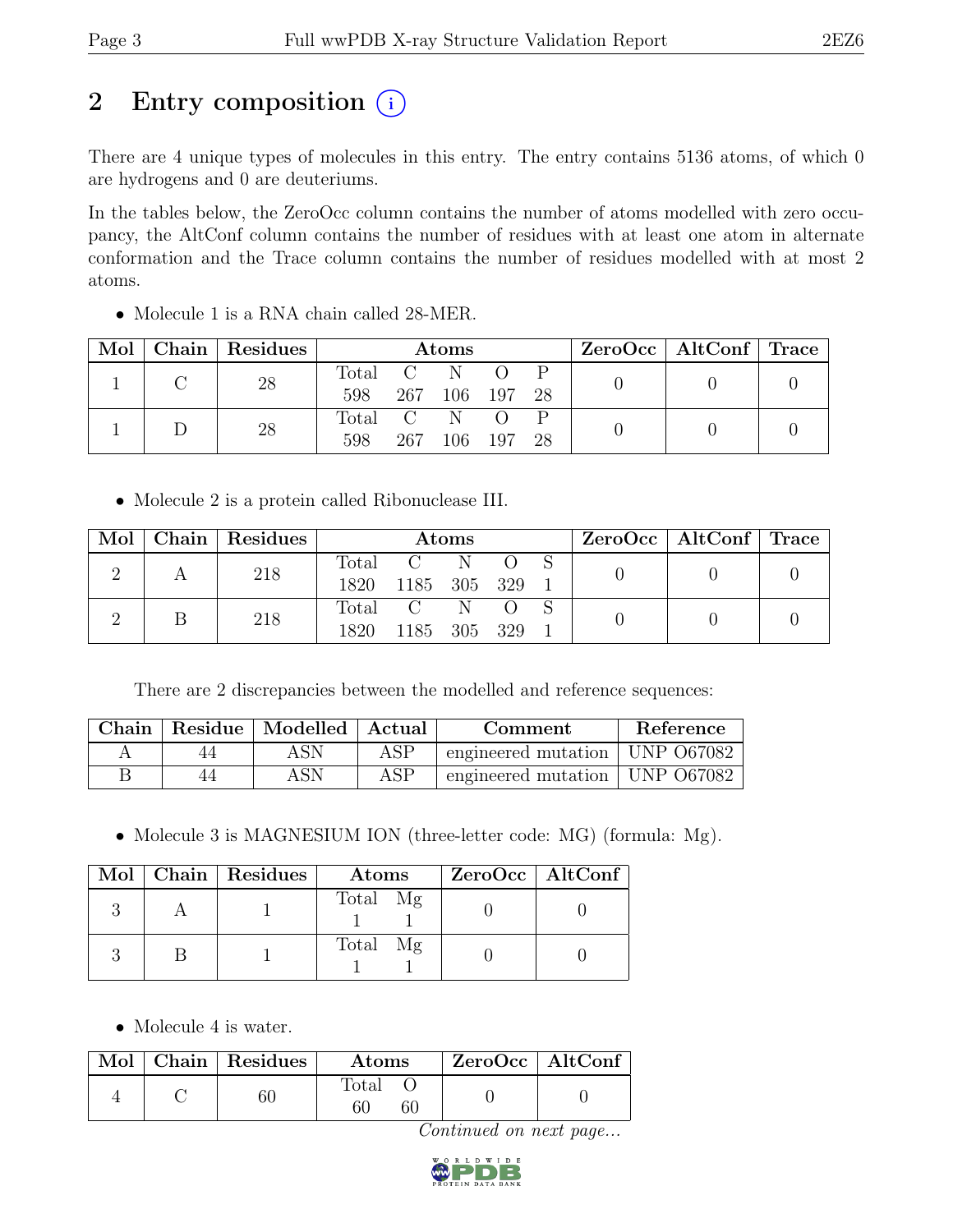Continued from previous page...

|   | Mol   Chain   Residues | Atoms                               | ZeroOcc   AltConf |
|---|------------------------|-------------------------------------|-------------------|
|   | 47                     | Total O<br>47<br>47                 |                   |
|   | 119                    | Total O<br>119<br>119               |                   |
| В | 72                     | Total<br>$\overline{O}$<br>72<br>72 |                   |

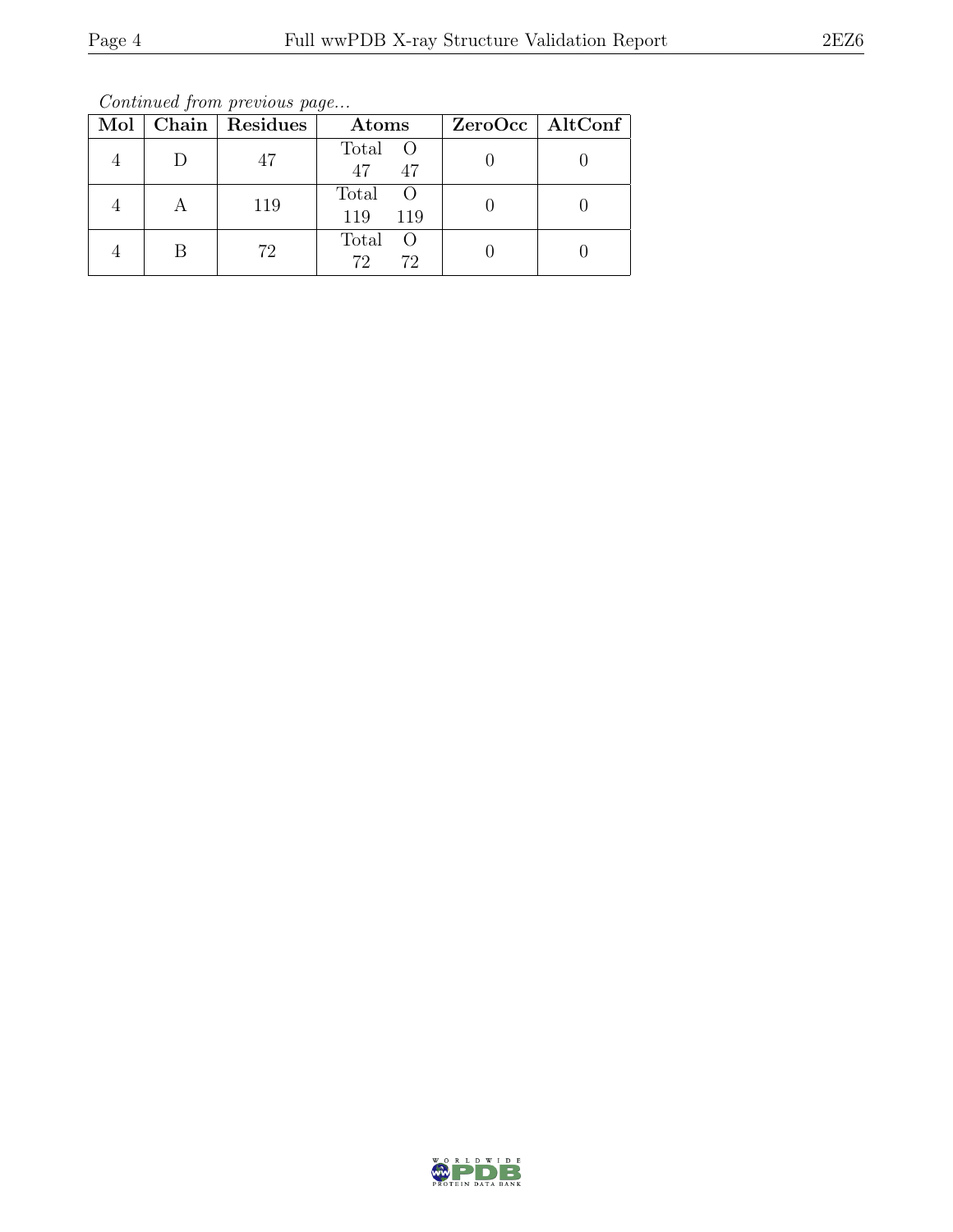# 3 Residue-property plots  $(i)$

These plots are drawn for all protein, RNA, DNA and oligosaccharide chains in the entry. The first graphic for a chain summarises the proportions of the various outlier classes displayed in the second graphic. The second graphic shows the sequence view annotated by issues in geometry and electron density. Residues are color-coded according to the number of geometric quality criteria for which they contain at least one outlier:  $green = 0$ , yellow  $= 1$ , orange  $= 2$  and red  $= 3$  or more. A red dot above a residue indicates a poor fit to the electron density (RSRZ > 2). Stretches of 2 or more consecutive residues without any outlier are shown as a green connector. Residues present in the sample, but not in the model, are shown in grey.



• Molecule 1: 28-MER

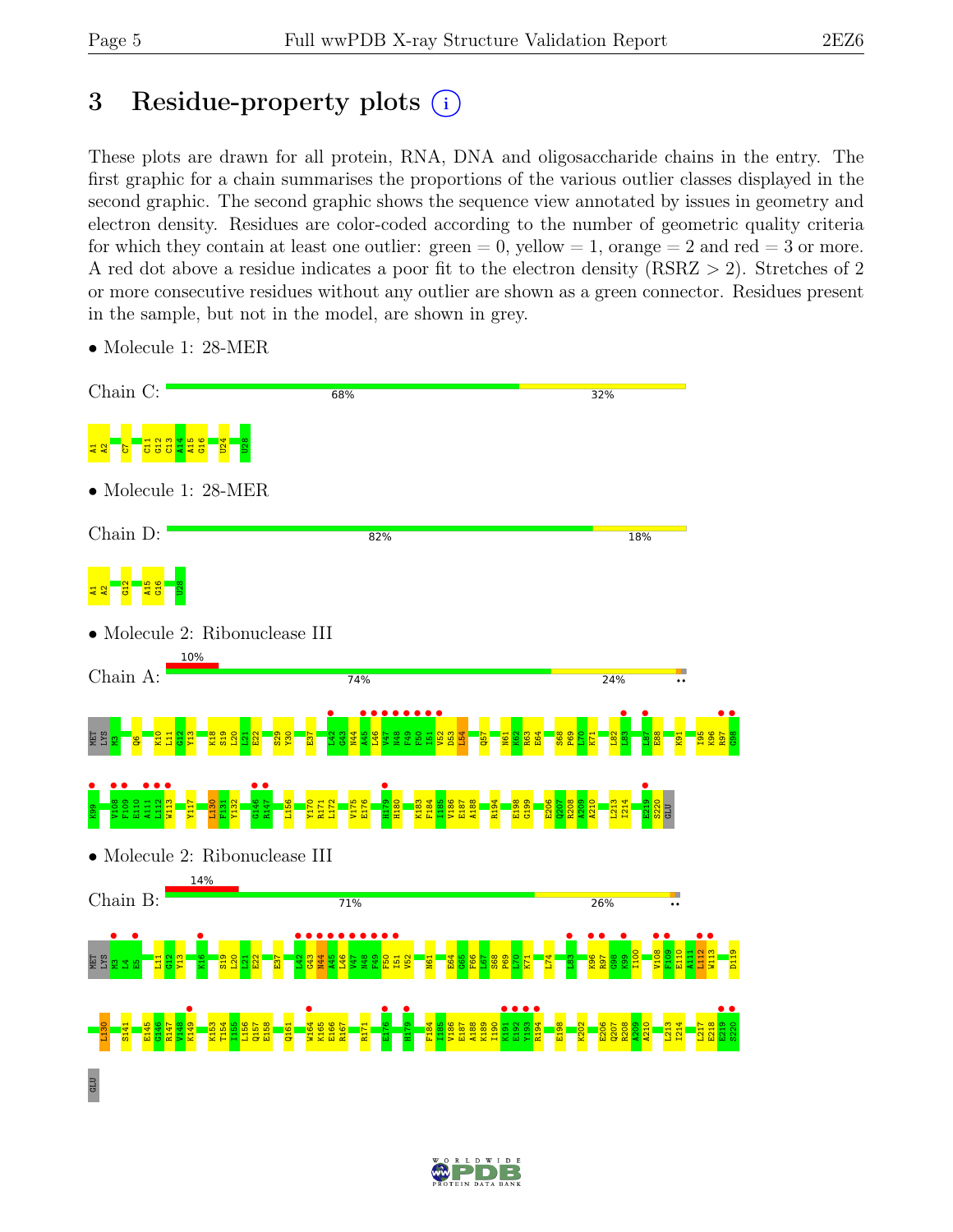# 4 Data and refinement statistics  $(i)$

| Property                                                             | Value                                              | <b>Source</b> |
|----------------------------------------------------------------------|----------------------------------------------------|---------------|
| Space group                                                          | P 1 21 1                                           | Depositor     |
| Cell constants                                                       | $50.98\text{\AA}$<br>63.84Å<br>113.75Å             |               |
| a, b, c, $\alpha$ , $\beta$ , $\gamma$                               | $90.00^\circ$<br>$104.47^{\circ}$<br>$90.00^\circ$ | Depositor     |
| Resolution $(A)$                                                     | $29.84 - 2.05$                                     | Depositor     |
|                                                                      | 29.84<br>$-2.06$                                   | <b>EDS</b>    |
| % Data completeness                                                  | 86.8 (29.84-2.05)                                  | Depositor     |
| (in resolution range)                                                | 86.9 (29.84-2.06)                                  | <b>EDS</b>    |
| $R_{merge}$                                                          | 0.06                                               | Depositor     |
| $\mathrm{R}_{sym}$                                                   | (Not available)                                    | Depositor     |
| $\langle I/\sigma(I) \rangle$ <sup>1</sup>                           | 1.71 (at $2.06\text{\AA}$ )                        | Xtriage       |
| Refinement program                                                   | $\overline{\text{CNS} 1.0}$                        | Depositor     |
|                                                                      | $\overline{0.205}$ ,<br>0.258                      | Depositor     |
| $R, R_{free}$                                                        | 0.207<br>0.257<br>$\ddot{\phantom{a}}$             | DCC           |
| $R_{free}$ test set                                                  | 2011 reflections $(5.00\%)$                        | wwPDB-VP      |
| Wilson B-factor $(A^2)$                                              | 38.3                                               | Xtriage       |
| Anisotropy                                                           | 0.143                                              | Xtriage       |
| Bulk solvent $k_{sol}(e/\mathring{A}^3)$ , $B_{sol}(\mathring{A}^2)$ | 0.40, 60.9                                         | <b>EDS</b>    |
| L-test for twinning <sup>2</sup>                                     | $< L >$ = 0.49, $< L^2 >$ = 0.32                   | Xtriage       |
| Estimated twinning fraction                                          | $\overline{0.018}$ for h,-k,-h-l                   | Xtriage       |
| $F_o, F_c$ correlation                                               | 0.96                                               | <b>EDS</b>    |
| Total number of atoms                                                | 5136                                               | wwPDB-VP      |
| Average B, all atoms $(A^2)$                                         | 48.0                                               | wwPDB-VP      |

Xtriage's analysis on translational NCS is as follows: The largest off-origin peak in the Patterson function is 5.46% of the height of the origin peak. No significant pseudotranslation is detected.

<sup>&</sup>lt;sup>2</sup>Theoretical values of  $\langle |L| \rangle$ ,  $\langle L^2 \rangle$  for acentric reflections are 0.5, 0.333 respectively for untwinned datasets, and 0.375, 0.2 for perfectly twinned datasets.



<span id="page-5-1"></span><span id="page-5-0"></span><sup>1</sup> Intensities estimated from amplitudes.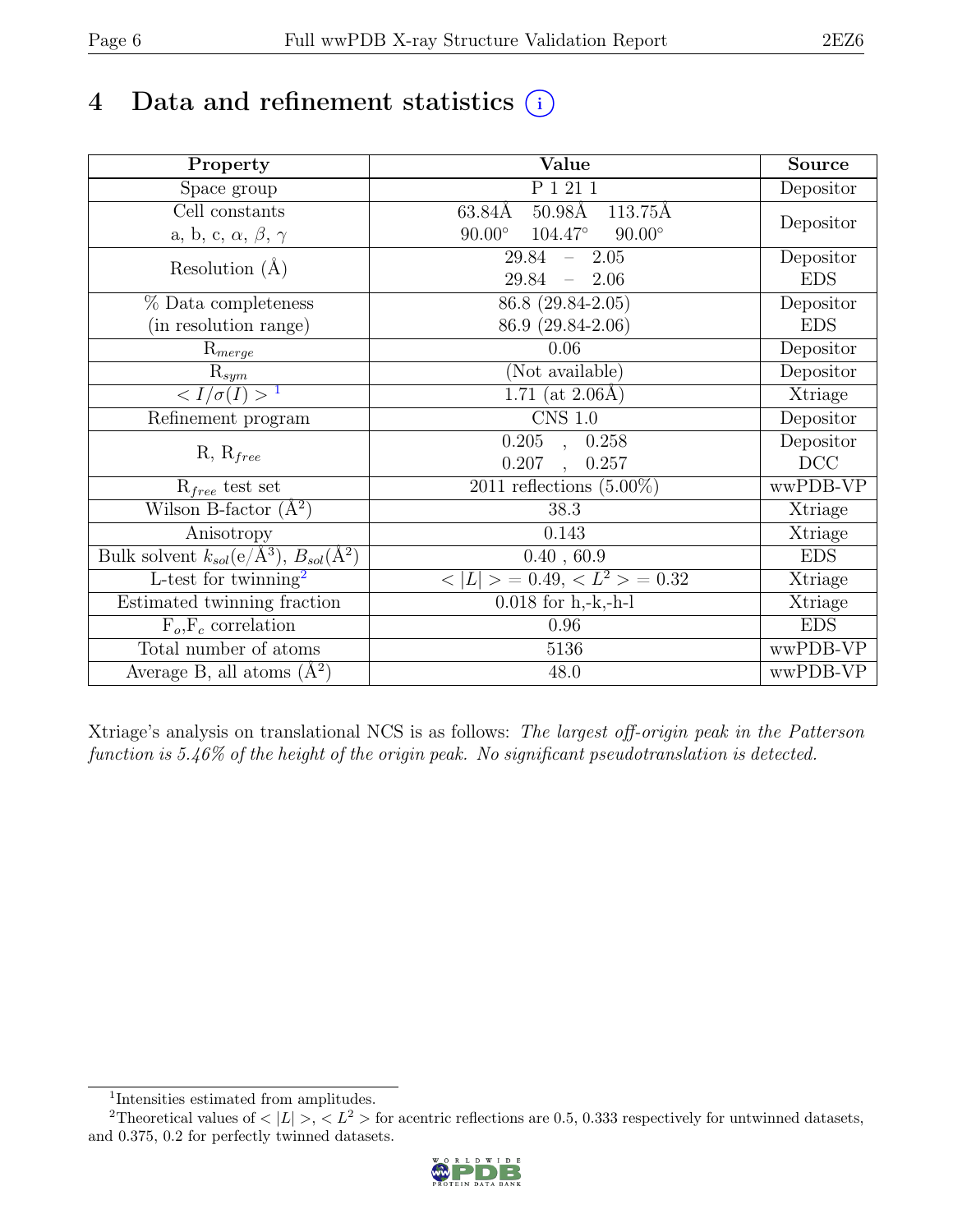# 5 Model quality  $(i)$

## 5.1 Standard geometry  $(i)$

Bond lengths and bond angles in the following residue types are not validated in this section: MG

The Z score for a bond length (or angle) is the number of standard deviations the observed value is removed from the expected value. A bond length (or angle) with  $|Z| > 5$  is considered an outlier worth inspection. RMSZ is the root-mean-square of all Z scores of the bond lengths (or angles).

| Mol                         | Chain                       |      | Bond lengths           | Bond angles |                     |  |
|-----------------------------|-----------------------------|------|------------------------|-------------|---------------------|--|
|                             |                             | RMSZ | $\ Z\  > 5$            | RMSZ        | $\ Z\  > 5$         |  |
|                             | $\mathcal{C}_{\mathcal{C}}$ | 0.45 | $1/668$ $(0.1\%)$      | 0.71        | 0/1037              |  |
|                             |                             | 0.44 | $\sqrt{668}$ $(0.1\%)$ | 0.71        | 0/1037              |  |
| $\mathcal{D}_{\mathcal{L}}$ |                             | 0.38 | 0/1855                 | 0.58        | $1/2482$ $(0.0\%)$  |  |
| $\mathcal{D}_{\mathcal{L}}$ | R                           | 0.34 | 0/1855                 | 0.56        | $1/2482$ $(0.0\%)$  |  |
| All                         |                             | 0.38 | 2/5046<br>$(0.0\%)$    | 0.61        | 2/7038<br>$(0.0\%)$ |  |

Chiral center outliers are detected by calculating the chiral volume of a chiral center and verifying if the center is modelled as a planar moiety or with the opposite hand.A planarity outlier is detected by checking planarity of atoms in a peptide group, atoms in a mainchain group or atoms of a sidechain that are expected to be planar.

|  | Mol   Chain   $\#\text{Chirality outliers}$   $\#\text{Planarity outliers}$ |  |
|--|-----------------------------------------------------------------------------|--|
|  |                                                                             |  |
|  |                                                                             |  |
|  |                                                                             |  |

All (2) bond length outliers are listed below:

|  |  | $\vert$ Mol $\vert$ Chain $\vert$ Res $\vert$ Type $\vert$ Atoms $\vert$ | $\mathbf{Z}$ . | $\mid$ Observed( $\AA$ ) $\mid$ Ideal( $\AA$ ) |  |
|--|--|--------------------------------------------------------------------------|----------------|------------------------------------------------|--|
|  |  | $OP3-P$                                                                  | $1 - 7.25$     | L 52                                           |  |
|  |  | $OP3-P$                                                                  | $-7.22$        | l 59                                           |  |

All (2) bond angle outliers are listed below:

| $\mid$ Mol $\mid$ Chain $\mid$ Res $\mid$ Type $\mid$ |             | Atoms                    | Observed( $^{\circ}$ )   Ideal( $^{\circ}$ ) |        |
|-------------------------------------------------------|-------------|--------------------------|----------------------------------------------|--------|
|                                                       | $113 \perp$ | $TRP$   CA-CB-CG   -5.24 | 103.75                                       | 113.70 |
|                                                       | 113         | $TRP$   CA-CB-CG   -5.06 | 104.09                                       | 113.70 |

There are no chirality outliers.

All (2) planarity outliers are listed below:

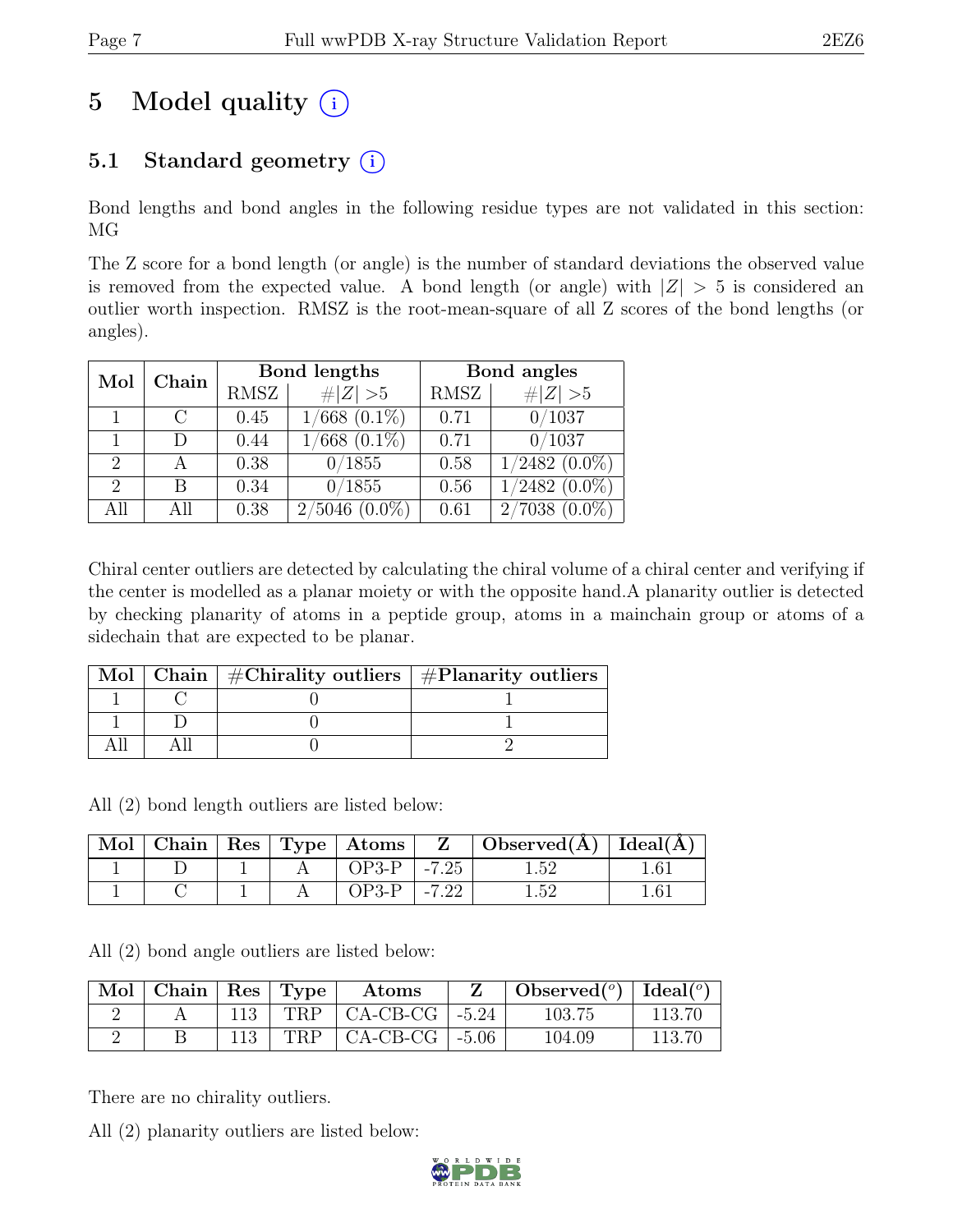| Mol | $\vert$ Chain $\vert$ Res $\vert$ Type |  | Group     |
|-----|----------------------------------------|--|-----------|
|     |                                        |  | Sidechain |
|     |                                        |  | Sidechain |

### 5.2 Too-close contacts  $(i)$

In the following table, the Non-H and H(model) columns list the number of non-hydrogen atoms and hydrogen atoms in the chain respectively. The H(added) column lists the number of hydrogen atoms added and optimized by MolProbity. The Clashes column lists the number of clashes within the asymmetric unit, whereas Symm-Clashes lists symmetry-related clashes.

| Mol           | Chain | Non-H | H (model) | H(added) | Clashes                     | Symm-Clashes |
|---------------|-------|-------|-----------|----------|-----------------------------|--------------|
|               |       | 598   |           | 301      | 5                           |              |
|               | D     | 598   |           | 301      | $\mathcal{D}_{\mathcal{A}}$ |              |
| $\mathcal{D}$ | А     | 1820  |           | 1882     | 34                          |              |
| $\mathcal{D}$ | В     | 1820  |           | 1882     | 40                          |              |
| 3             | А     |       |           |          |                             |              |
| 3             | В     |       |           |          |                             |              |
| 4             | А     | 119   |           |          |                             |              |
| 4             | B     | 72    |           |          | റ                           |              |
| 4             | ∩     | 60    |           |          |                             |              |
|               | D     | 47    |           |          |                             |              |
| All           | All   | 5136  |           | 4366     | 74                          |              |

The all-atom clashscore is defined as the number of clashes found per 1000 atoms (including hydrogen atoms). The all-atom clashscore for this structure is 8.

All (74) close contacts within the same asymmetric unit are listed below, sorted by their clash magnitude.

| Atom-1              | Atom-2           | Interatomic<br>distance $(A)$ | Clash<br>overlap $(A)$ |
|---------------------|------------------|-------------------------------|------------------------|
| 2: B:214: ILE: HG22 | 2:B:218:GLU:OE2  | 1.78                          | 0.84                   |
| 2:A:176:GLU:HG3     | 4:A:597:HOH:O    | 1.88                          | 0.74                   |
| 2:B:141:SER:O       | 2:B:145:GLU:HG2  | 1.93                          | 0.69                   |
| 2:B:154:THR:O       | 2:B:158:GLU:HG3  | 1.93                          | 0.67                   |
| 2:A:172:LEU:HD21    | 2:A:175:VAL:CG2  | 2.30                          | 0.62                   |
| 2:A:54:LEU:HD13     | 2:A:132:TYR:CZ   | 2.35                          | 0.62                   |
| 2: B: 71: LYS: HE2  | 4:B:531:HOH:O    | 2.01                          | 0.60                   |
| 2:A:68:SER:HB2      | 2:A:69:PRO:HD3   | 1.84                          | 0.59                   |
| 2:B:189:LYS:HG3     | 2:B:194:ARG:HG2  | 1.83                          | 0.59                   |
| 2: B:210: ALA:O     | 2:B:214:ILE:HG13 | 2.02                          | 0.59                   |
| 2: B:44: ASN: C     | 2:B:44:ASN:HD22  | 2.05                          | 0.59                   |
| 1: D: 2: A: H5"     | 2:A:64:GLU:HB3   | 1.85                          | 0.57                   |

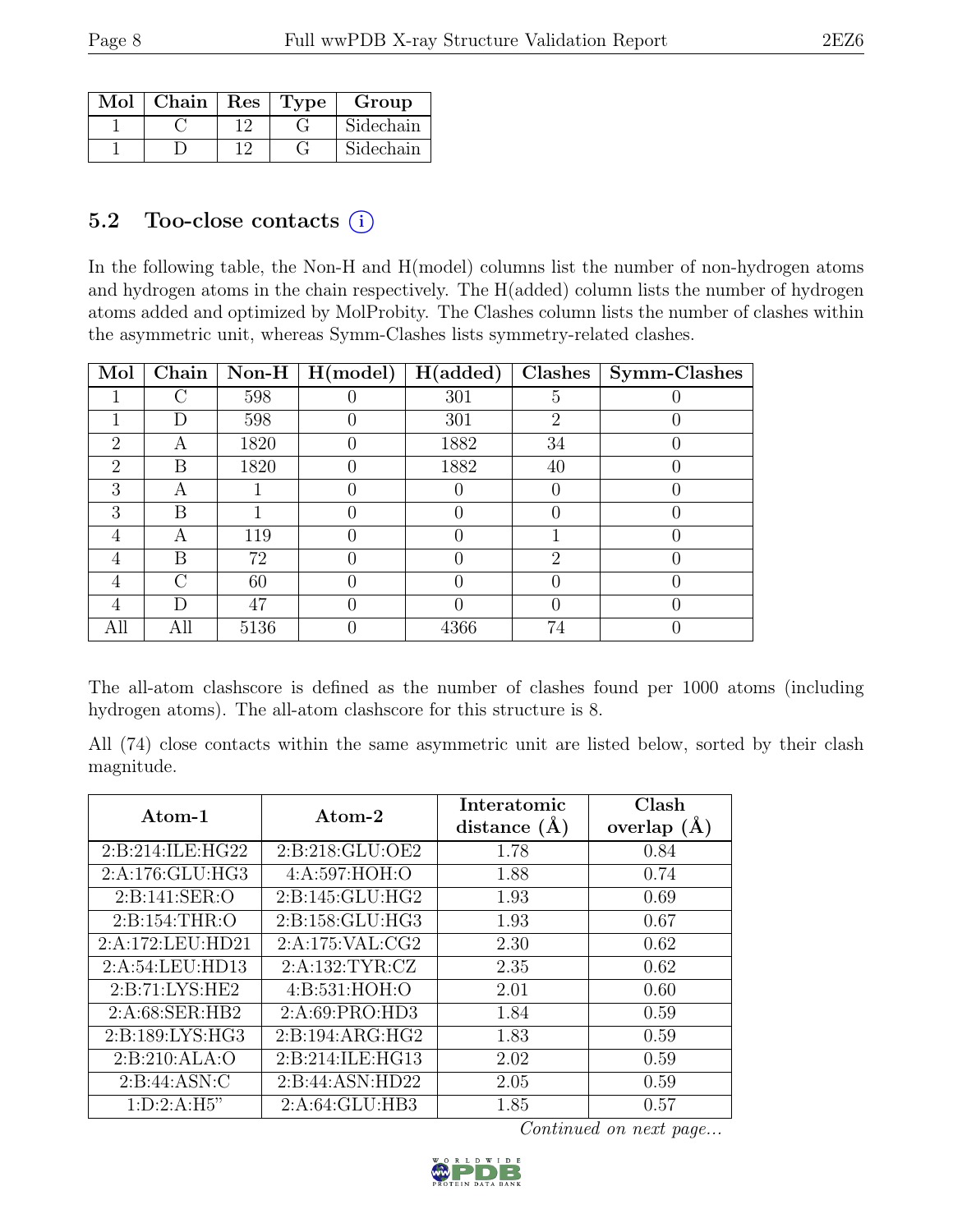| Continuea from previous page |                                 | Interatomic       | $\overline{\text{Clash}}$ |
|------------------------------|---------------------------------|-------------------|---------------------------|
| Atom-1                       | Atom-2                          | distance $(A)$    | overlap $(A)$             |
| 1: C: 15: A:H2'              | 1: C: 16: G: O4'                | 2.03              | 0.57                      |
| 2:B:108:VAL:O                | 2:B:112:LEU:HB2                 | 2.05              | 0.57                      |
| 1:C:2:A:H5"                  | 2:B:64:GLU:HB3                  | 1.88              | 0.56                      |
| 2:B:61:ASN:HB3               | 2:B:66:PHE:CD2                  | 2.40              | 0.56                      |
| 2:A:53:ASP:O                 | 2:A:57:GLN:HG3                  | 2.07              | 0.55                      |
| 2:A:13:TYR:HB2               | 2:A:130:LEU:HD11                | 1.87              | 0.54                      |
| 2:A:19:SER:HA                | 2:A:22:GLU:OE1                  | 2.07              | 0.54                      |
| 2:B:184:PHE:O                | 2:B:198:GLU:HA                  | 2.08              | 0.53                      |
| 2:A:171:ARG:O                | 2:A:186:VAL:HG13                | 2.09              | 0.53                      |
| 2:A:30:TYR:CD2               | 2:A:96:LYS:HE3                  | 2.44              | 0.52                      |
| 2:B:68:SER:HB2               | 2:B:69:PRO:HD3                  | 1.91              | 0.51                      |
| 1:C:7:C:O2                   | 2:A:180:HIS:HB3                 | 2.10              | 0.51                      |
| 2:A:64:GLU:HG3               | 2:B:37:GLU:OE2                  | 2.12              | 0.50                      |
| 2:A:18:LYS:O                 | 2:A:22:GLU:HG3                  | 2.12              | 0.50                      |
| 2:B:188:ALA:O                | 2:B:194:ARG:HA                  | 2.12              | 0.49                      |
| 2:A:29:SER:OG                | 2:A:95:ILE:HG13                 | 2.13              | 0.49                      |
| 2:A:186:VAL:HG12             | 2:A:187:GLU:N                   | 2.27              | 0.49                      |
| 2:B:202:LYS:O                | 2:B:206:GLU:HG3                 | 2.13              | 0.49                      |
| 2:B:164:TRP:O                | 2:B:166:GLU:HG3                 | $\overline{2.13}$ | 0.48                      |
| 2:A:184:PHE:O                | 2:A:198:GLU:HA                  | 2.12              | 0.48                      |
| 2:B:186:VAL:HG12             | 2:B:187:GLU:N                   | 2.29              | 0.48                      |
| $2:A:52:\overline{VAL}:CG2$  | 2:A:71:LYS:HD2                  | 2.44              | 0.48                      |
| 1: D: 15: A: H2'             | 1: D: 16: G: O4'                | 2.14              | 0.48                      |
| 2:A:210:ALA:O                | 2:A:214:ILE:HG13                | 2.14              | 0.48                      |
| 2:A:52:VAL:HG22              | 2:A:71:LYS:HD2                  | 1.95              | 0.47                      |
| 2:B:43:GLY:HA3               | 2:B:110:GLU:O                   | 2.14              | 0.47                      |
| 2:A:183:LYS:HE3              | 2:A:198:GLU:OE2                 | 2.13              | 0.47                      |
| 2:B:46:LEU:HG                | 2: B:50: PHE: CZ                | 2.50              | 0.47                      |
| 2:B:156:LEU:HD21             | 2:B:213:LEU:HD23                | 1.96              | 0.46                      |
| 2:B:51:ILE:HD13              | 2:B:74:LEU:O                    | 2.15              | 0.46                      |
| 2: A:6: GLN:O                | 2:A:10:LYS:HG3                  | 2.16              | 0.46                      |
| 2:B:20:LEU:HD23              | 2:B:119:ASP:HB2                 | 1.99              | 0.45                      |
| 2:A:37:GLU:OE2               | 2: B:64: GLU: HG3               | 2.16              | 0.44                      |
| 2:B:190:ILE:HG23             | 2:B:190:ILE:O                   | 2.18              | 0.44                      |
| 2:B:96:LYS:HB3               | 2: B: 97: ARG: NH1              | 2.33              | 0.44                      |
| 2:A:88:GLU:HB3               | 2:A:91:LYS:HE3                  | 2.00              | 0.44                      |
| 2:B:190:ILE:HG22             | 2:B:213:LEU:HD21                | 2.00              | 0.44                      |
| 2:B:213:LEU:O                | 2:B:217:LEU:HG                  | 2.18              | 0.44                      |
| 2:B:19:SER:HA                | 2: B:22: GLU: HG2               | 2.00              | 0.43                      |
| 2:A:186:VAL:HG11             | 2:A:206:GLU:HG2                 | 2.01              | 0.43                      |
| 2:B:157:GLN:O                | $2: B: 161: \overline{GLN:HG3}$ | 2.19              | 0.43                      |

Continued from previous page.

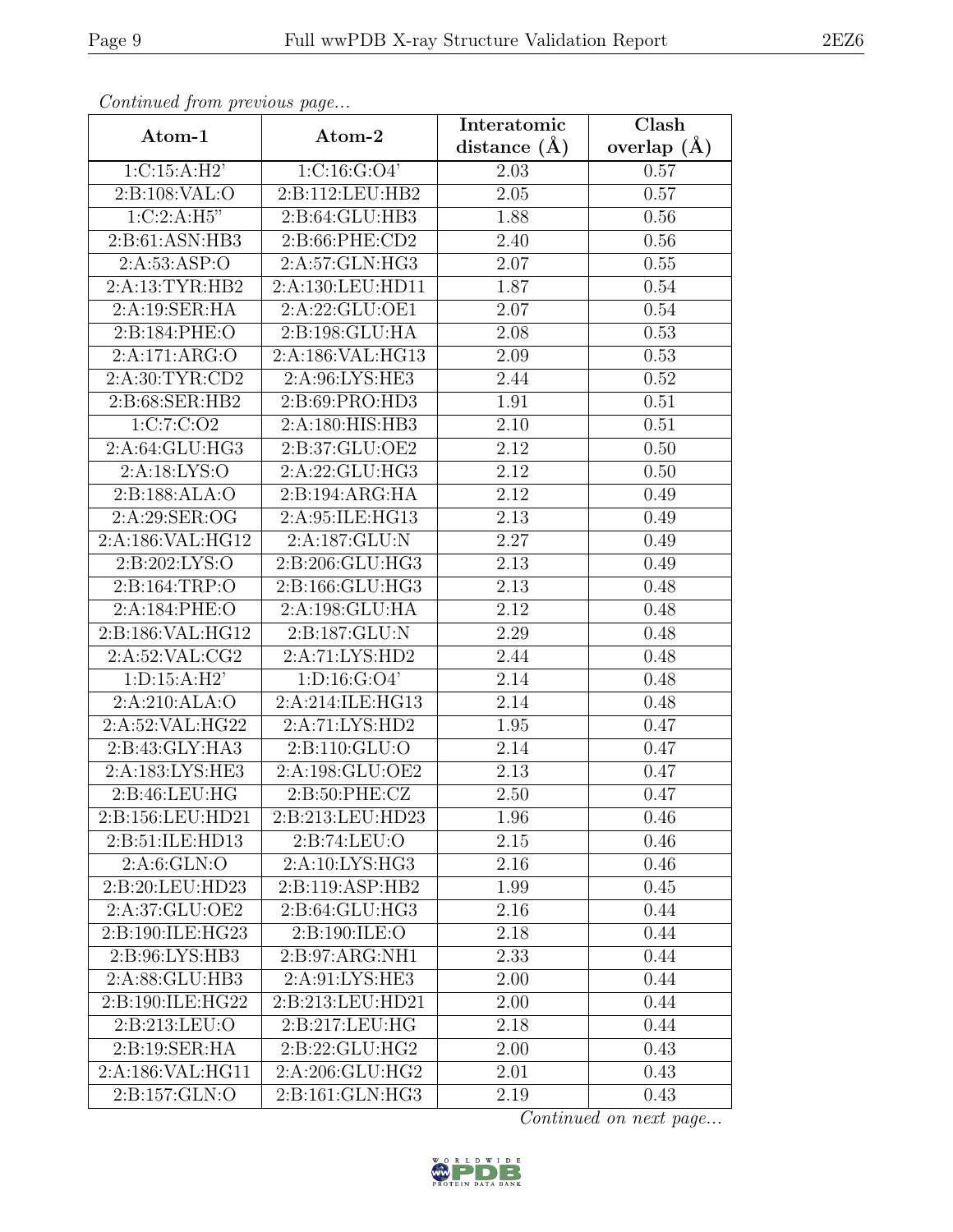|                    |                  | Interatomic    | Clash         |
|--------------------|------------------|----------------|---------------|
| Atom-1             | Atom-2           | distance $(A)$ | overlap $(A)$ |
| 2: B: 147: ARG: CZ | 2:B:149:LYS:HB3  | 2.49           | 0.43          |
| 2: B: 71: LYS: NZ  | 4:B:573:HOH:O    | 2.51           | 0.43          |
| 2:A:156:LEU:HD21   | 2:A:213:LEU:HD23 | 2.01           | 0.43          |
| 2:A:170:TYR:HA     | 2:A:187:GLU:O    | 2.18           | 0.42          |
| 2: B: 13: TYR: HB2 | 2:B:130:LEU:HD11 | 2.01           | 0.42          |
| 2:B:52:VAL:HG22    | 2:B:71:LYS:HD2   | 2.01           | 0.42          |
| 2:A:61:ASN:HD21    | 2:A:63:ARG:HD2   | 1.84           | 0.42          |
| 1: C: 11: C: C1'   | 2:A:97:ARG:HE    | 2.33           | 0.41          |
| 2: A:68: SER:CB    | 2:A:69:PRO:HD3   | 2.50           | 0.41          |
| 2:B:186:VAL:HG11   | 2:B:206:GLU:HG2  | 2.01           | 0.41          |
| 2:A:188:ALA:O      | 2:A:194:ARG:HA   | 2.21           | 0.41          |
| 2:A:199:GLY:HA2    | 2:A:208:ARG:HH21 | 1.86           | 0.41          |
| 2:B:11:LEU:HD21    | 2:B:112:LEU:CD2  | $2.51\,$       | 0.41          |
| 2:A:96:LYS:HB3     | 2:A:97:ARG:NH1   | 2.36           | 0.41          |
| 2:B:171:ARG:O      | 2:B:186:VAL:HG13 | 2.20           | 0.41          |
| 1:C:24:U:H4'       | 2:B:167:ARG:NH1  | 2.37           | 0.40          |
| 2:B:161:GLN:O      | 2:B:165:LYS:HA   | 2.22           | 0.40          |
| 2:A:46:LEU:HD21    | 2:A:117:TYR:HB2  | 2.03           | 0.40          |
| 2:B:153:LYS:HG3    | 2:B:207:GLN:NE2  | 2.36           | 0.40          |
| 2:A:96:LYS:HB3     | 2:A:97:ARG:HH12  | 1.86           | 0.40          |
| 2:B:11:LEU:HD21    | 2:B:112:LEU:HD21 | 2.03           | 0.40          |

Continued from previous page...

There are no symmetry-related clashes.

### 5.3 Torsion angles (i)

#### 5.3.1 Protein backbone (i)

In the following table, the Percentiles column shows the percent Ramachandran outliers of the chain as a percentile score with respect to all X-ray entries followed by that with respect to entries of similar resolution.

The Analysed column shows the number of residues for which the backbone conformation was analysed, and the total number of residues.

| Mol | Chain | Analysed                      |           |          | Favoured   Allowed   Outliers   Percentiles |
|-----|-------|-------------------------------|-----------|----------|---------------------------------------------|
|     |       | $216/221$ (98\%)   209 (97\%) | $7(3\%)$  |          | 100 100                                     |
|     |       | $216/221$ (98\%)   209 (97\%) | 6 $(3\%)$ | $1(0\%)$ | 18<br>29                                    |
| All | All   | $432/442$ (98%)   418 (97%)   | 13(3%)    | $1(0\%)$ | 39<br>47                                    |

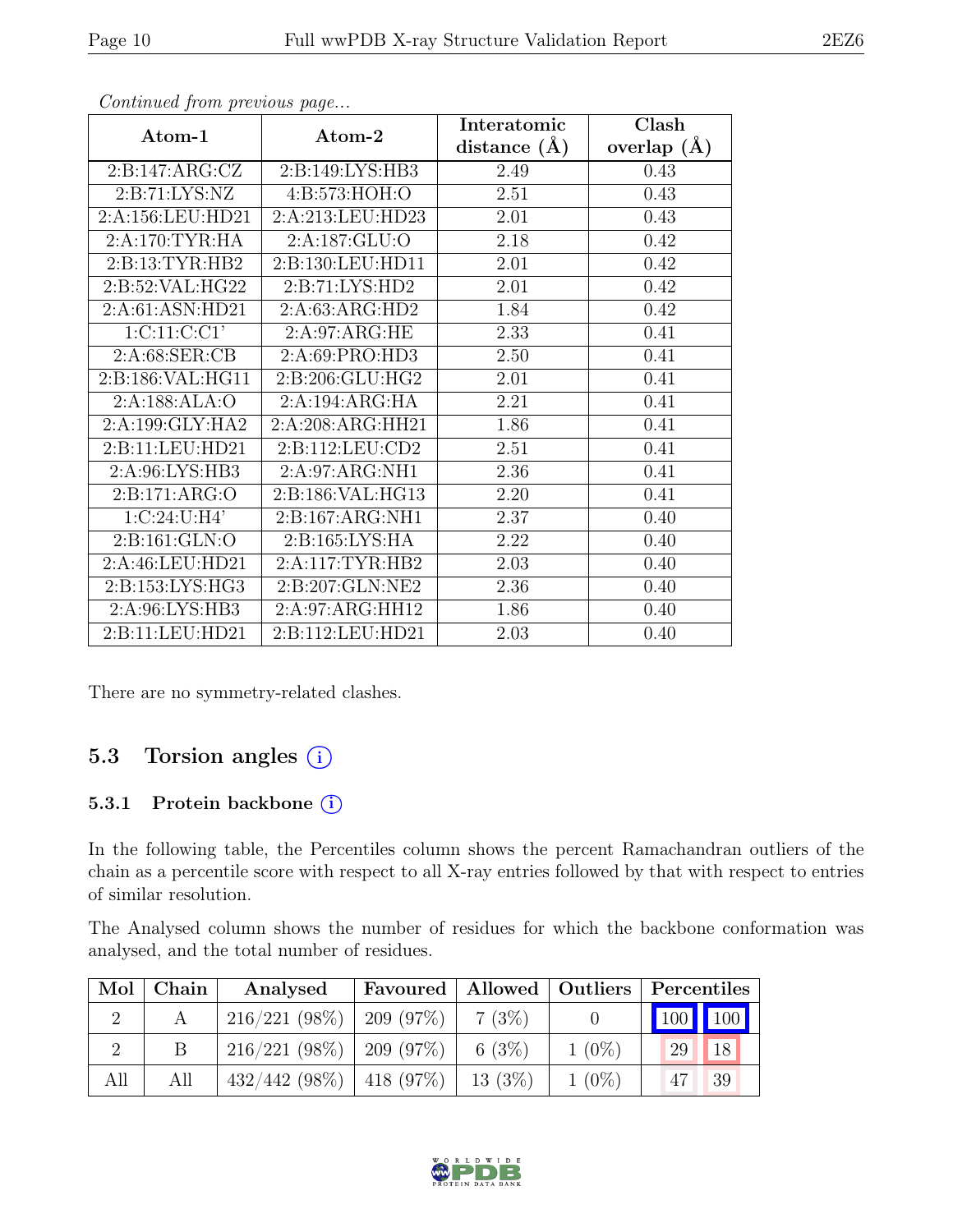All (1) Ramachandran outliers are listed below:

| Mol | Chain   Res | ype |
|-----|-------------|-----|
|     |             |     |

#### 5.3.2 Protein sidechains (i)

In the following table, the Percentiles column shows the percent sidechain outliers of the chain as a percentile score with respect to all X-ray entries followed by that with respect to entries of similar resolution.

The Analysed column shows the number of residues for which the sidechain conformation was analysed, and the total number of residues.

| Mol | Chain | Analysed        | Rotameric   Outliers |           | Percentiles |
|-----|-------|-----------------|----------------------|-----------|-------------|
|     |       | $195/198$ (98%) | 188 (96%)            | 7(4%)     | 28<br>35    |
|     |       | $195/198$ (98%) | 191 (98%)            | $4(2\%)$  | 48<br>53    |
| All | All   | $390/396$ (98%) | 379 (97\%)           | 11 $(3%)$ | 137<br>43   |

All (11) residues with a non-rotameric sidechain are listed below:

| Mol            | Chain | Res | <b>Type</b> |
|----------------|-------|-----|-------------|
| $\overline{2}$ | А     | 11  | <b>LEU</b>  |
| $\overline{2}$ | А     | 20  | LEU         |
| $\overline{2}$ | A     | 44  | <b>ASN</b>  |
| $\overline{2}$ | A     | 54  | <b>LEU</b>  |
| $\overline{2}$ | А     | 82  | <b>LEU</b>  |
| $\overline{2}$ | А     | 130 | <b>LEU</b>  |
| $\overline{2}$ | Α     | 220 | <b>SER</b>  |
| $\overline{2}$ | B     | 44  | ASN         |
| $\overline{2}$ | B     | 112 | <b>LEU</b>  |
| $\overline{2}$ | В     | 130 | LEU         |
| $\overline{2}$ |       | 208 | $\rm{ARG}$  |

Sometimes sidechains can be flipped to improve hydrogen bonding and reduce clashes. All (7) such sidechains are listed below:

| Mol           | Chain | Res | <b>Type</b> |
|---------------|-------|-----|-------------|
| 2             |       |     | <b>GLN</b>  |
| $\mathcal{D}$ |       |     | <b>ASN</b>  |
| 2             |       | 85  | <b>GLN</b>  |
| $\mathcal{D}$ | R     | 6   | <b>GLN</b>  |
| 9             |       |     | <b>ASN</b>  |

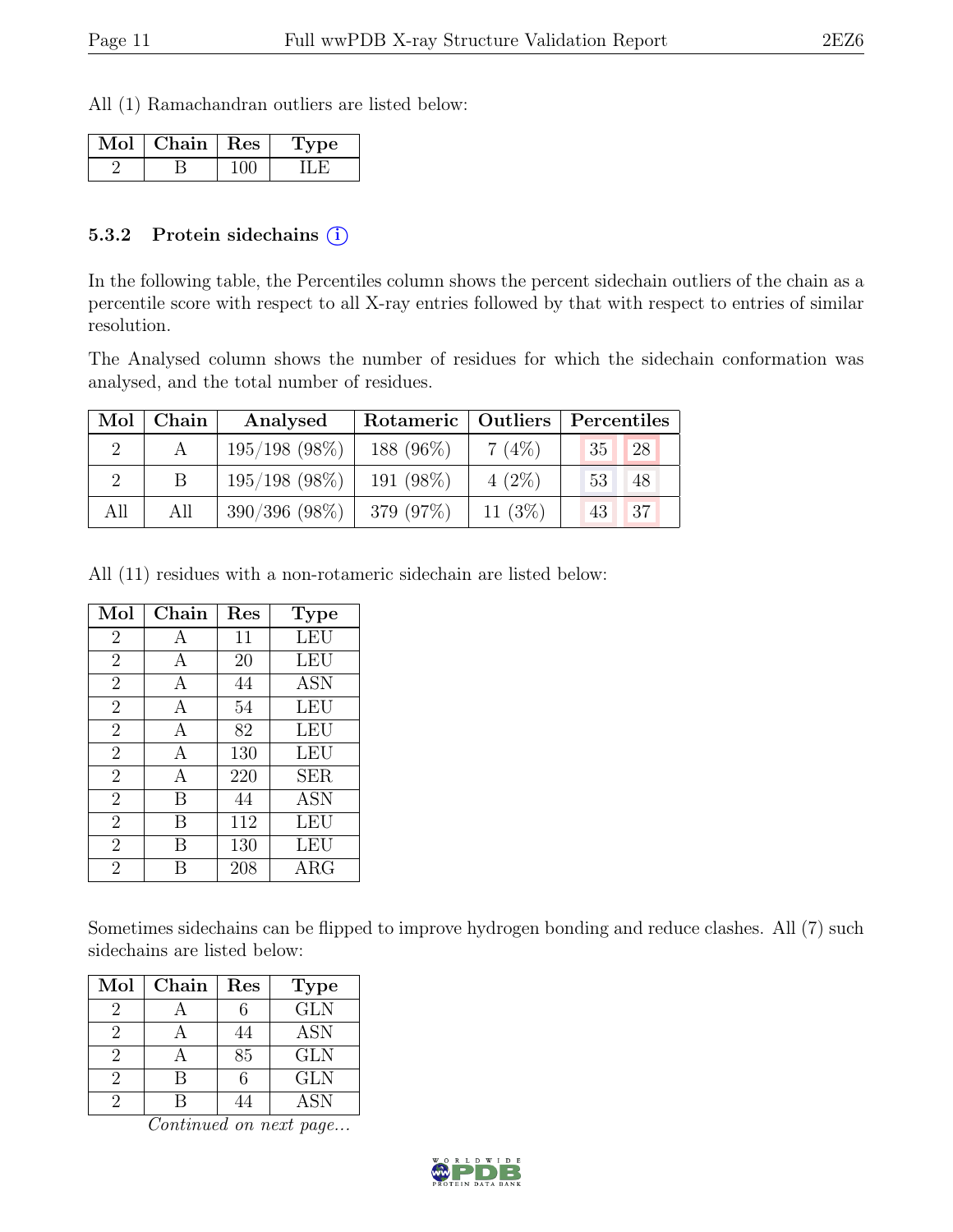Continued from previous page...

| Mol | ${\rm Chain}$ | Res | ype                       |
|-----|---------------|-----|---------------------------|
|     |               |     | $\mathbf{G}$ $\mathbf{L}$ |
|     |               |     | $\pm 1$ .                 |

#### 5.3.3 RNA  $(i)$

| Mol | Chain |                | Analysed   Backbone Outliers   Pucker Outliers |  |
|-----|-------|----------------|------------------------------------------------|--|
|     |       | $27/28$ (96\%) | $^{\prime}3\%$                                 |  |
|     |       | $27/28$ (96\%) |                                                |  |
|     |       | $54/56$ (96\%) | $1\%$                                          |  |

All (1) RNA backbone outliers are listed below:

| Chain   Res | рe |
|-------------|----|
|             |    |

There are no RNA pucker outliers to report.

#### 5.4 Non-standard residues in protein, DNA, RNA chains  $(i)$

There are no non-standard protein/DNA/RNA residues in this entry.

### 5.5 Carbohydrates (i)

There are no monosaccharides in this entry.

#### 5.6 Ligand geometry  $(i)$

Of 2 ligands modelled in this entry, 2 are monoatomic - leaving 0 for Mogul analysis.

There are no bond length outliers.

There are no bond angle outliers.

There are no chirality outliers.

There are no torsion outliers.

There are no ring outliers.

No monomer is involved in short contacts.

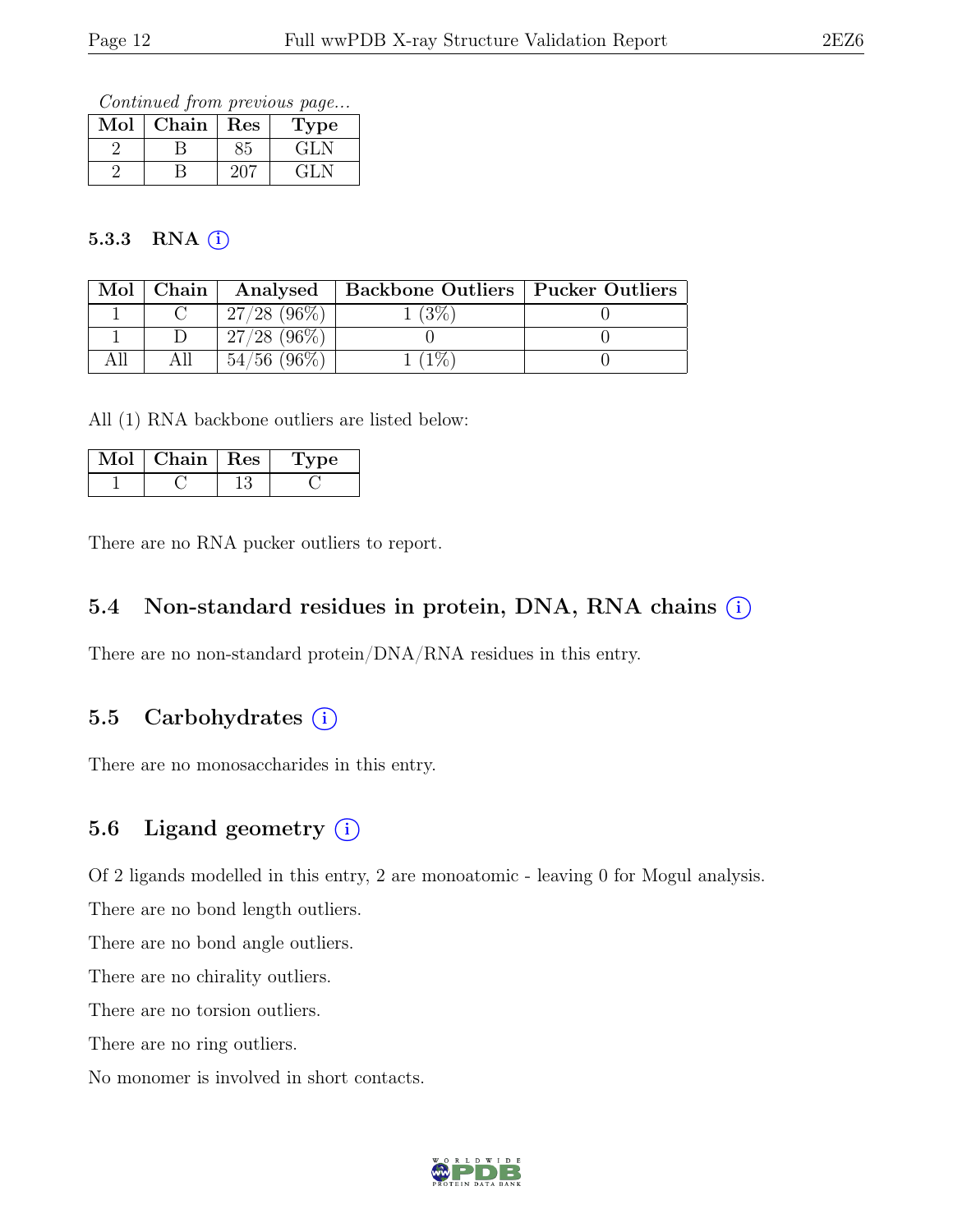## 5.7 Other polymers (i)

There are no such residues in this entry.

## 5.8 Polymer linkage issues  $(i)$

There are no chain breaks in this entry.

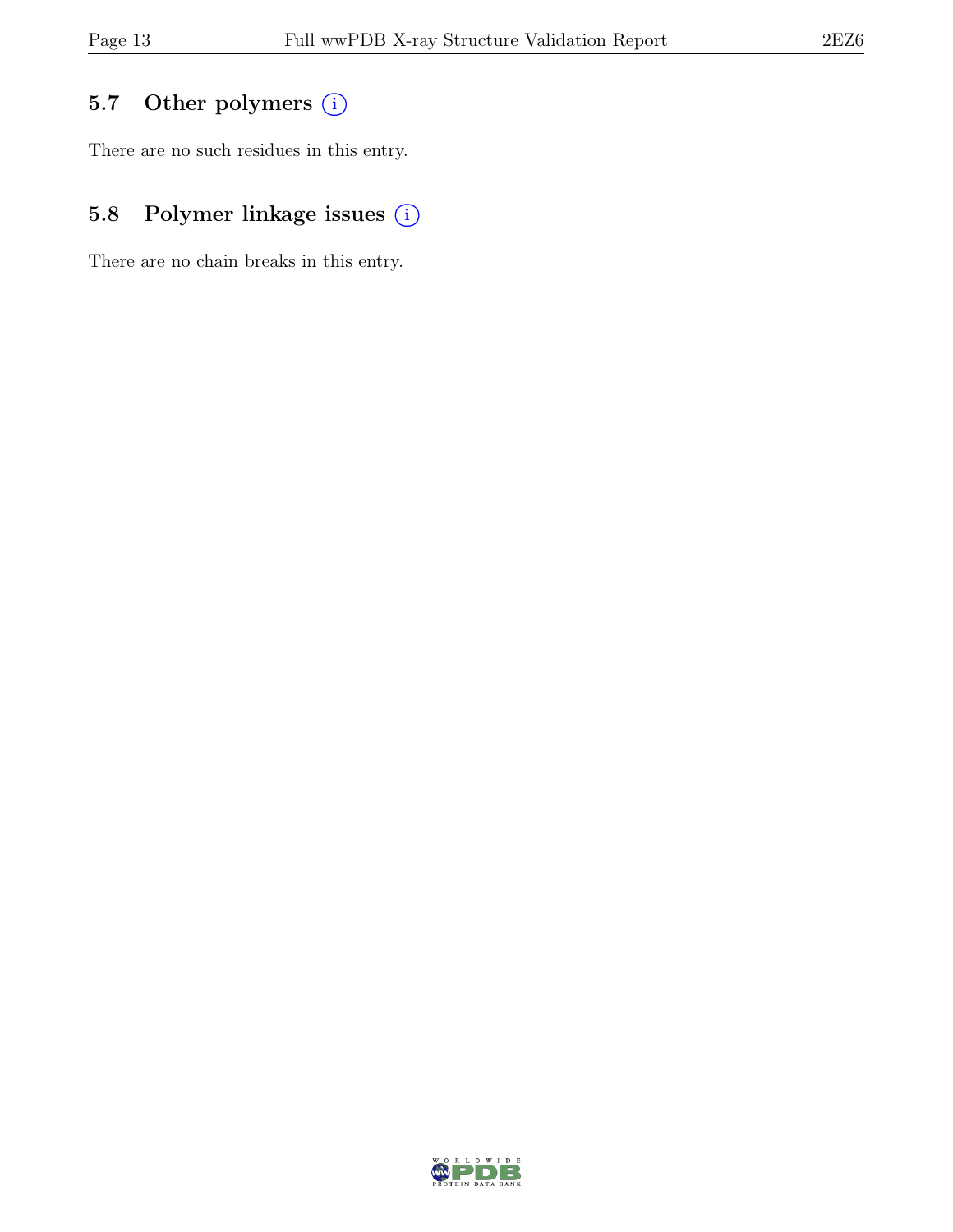# 6 Fit of model and data  $(i)$

## 6.1 Protein, DNA and RNA chains (i)

In the following table, the column labelled ' $\#\text{RSRZ}>2$ ' contains the number (and percentage) of RSRZ outliers, followed by percent RSRZ outliers for the chain as percentile scores relative to all X-ray entries and entries of similar resolution. The OWAB column contains the minimum, median,  $95<sup>th</sup>$  percentile and maximum values of the occupancy-weighted average B-factor per residue. The column labelled 'Q< 0.9' lists the number of (and percentage) of residues with an average occupancy less than 0.9.

| Mol            | Chain | Analysed        | ${ <\hspace{-1.5pt} {\rm RSRZ}\hspace{-1.5pt}>}$ | $\#\text{RSRZ}\text{>2}$ |                     | $\overline{\textbf{OWAB}}$ ( $\AA^2$ ) | $\rm Q\textless0.9$ |  |
|----------------|-------|-----------------|--------------------------------------------------|--------------------------|---------------------|----------------------------------------|---------------------|--|
|                |       | $28/28$ (100%)  | $-0.69$                                          | <sup>100</sup>           | 100 <sup>1</sup>    |                                        | 38, 44, 70, 71      |  |
|                |       | $28/28$ (100%)  | $-0.82$                                          | $\vert$ 100              | 100                 |                                        | 35, 45, 56, 63      |  |
| $\overline{2}$ | A     | 218/221 (98%)   | 0.40                                             | $23(10\%)$               | $\overline{6}$<br>6 |                                        | 27, 41, 68, 92      |  |
| $\overline{2}$ | В     | $218/221$ (98%) | 0.59                                             | 31 $(14\%)$              | $ 2\rangle$<br> 2   |                                        | 30, 49, 80, 97      |  |
| All            | All   | $492/498$ (98%) | 0.35                                             | 54 (10%)                 | $\overline{5}$      | $5\overline{)}$                        | 27, 45, 72, 97      |  |

All (54) RSRZ outliers are listed below:

| Mol            | Chain                   | Res    | Type                    | <b>RSRZ</b> |
|----------------|-------------------------|--------|-------------------------|-------------|
| $\overline{2}$ | А                       | 99     | <b>LYS</b>              | 4.6         |
| $\overline{2}$ | $\boldsymbol{B}$        | 49     | PHE                     | 4.1         |
| $\overline{2}$ | $\boldsymbol{B}$        | 46     | <b>LEU</b>              | 4.1         |
| $\overline{2}$ | A                       | 98     | GLY                     | 4.1         |
| $\overline{2}$ | $\overline{\mathrm{B}}$ | 47     | VAL                     | 4.0         |
| $\overline{2}$ | $\boldsymbol{A}$        | 97     | $\rm{ARG}$              | 4.0         |
| $\overline{2}$ | $\overline{A}$          | 49     | PHE                     | 4.0         |
| $\overline{2}$ | $\overline{A}$          | 146    | GLY                     | 3.7         |
| $\overline{2}$ | $\overline{A}$          | 47     | $\overline{\text{VAL}}$ | 3.6         |
| $\overline{2}$ | $\overline{A}$          | 46     | <b>LEU</b>              | 3.4         |
| $\overline{2}$ | $\boldsymbol{B}$        | 97     | $\rm{ARG}$              | 3.3         |
| $\overline{2}$ | $\overline{\mathrm{B}}$ | $45\,$ | <b>ALA</b>              | 3.3         |
| $\overline{2}$ | B                       | 16     | <b>LYS</b>              | 3.1         |
| $\overline{2}$ | B                       | 192    | GLU                     | 3.0         |
| $\overline{2}$ | B                       | 48     | <b>ASN</b>              | 3.0         |
| $\overline{2}$ | $\, {\bf B}$            | 193    | <b>TYR</b>              | $2.9\,$     |
| $\overline{2}$ | $\overline{\mathrm{B}}$ | 43     | <b>GLY</b>              | 2.9         |
| $\overline{2}$ | A                       | 147    | $\rm{ARG}$              | 2.8         |
| $\overline{2}$ | B                       | 42     | <b>LEU</b>              | 2.8         |
| $\overline{2}$ | $\boldsymbol{B}$        | 164    | TRP                     | 2.8         |
| $\overline{2}$ | А                       | 219    | GLU                     | 2.8         |

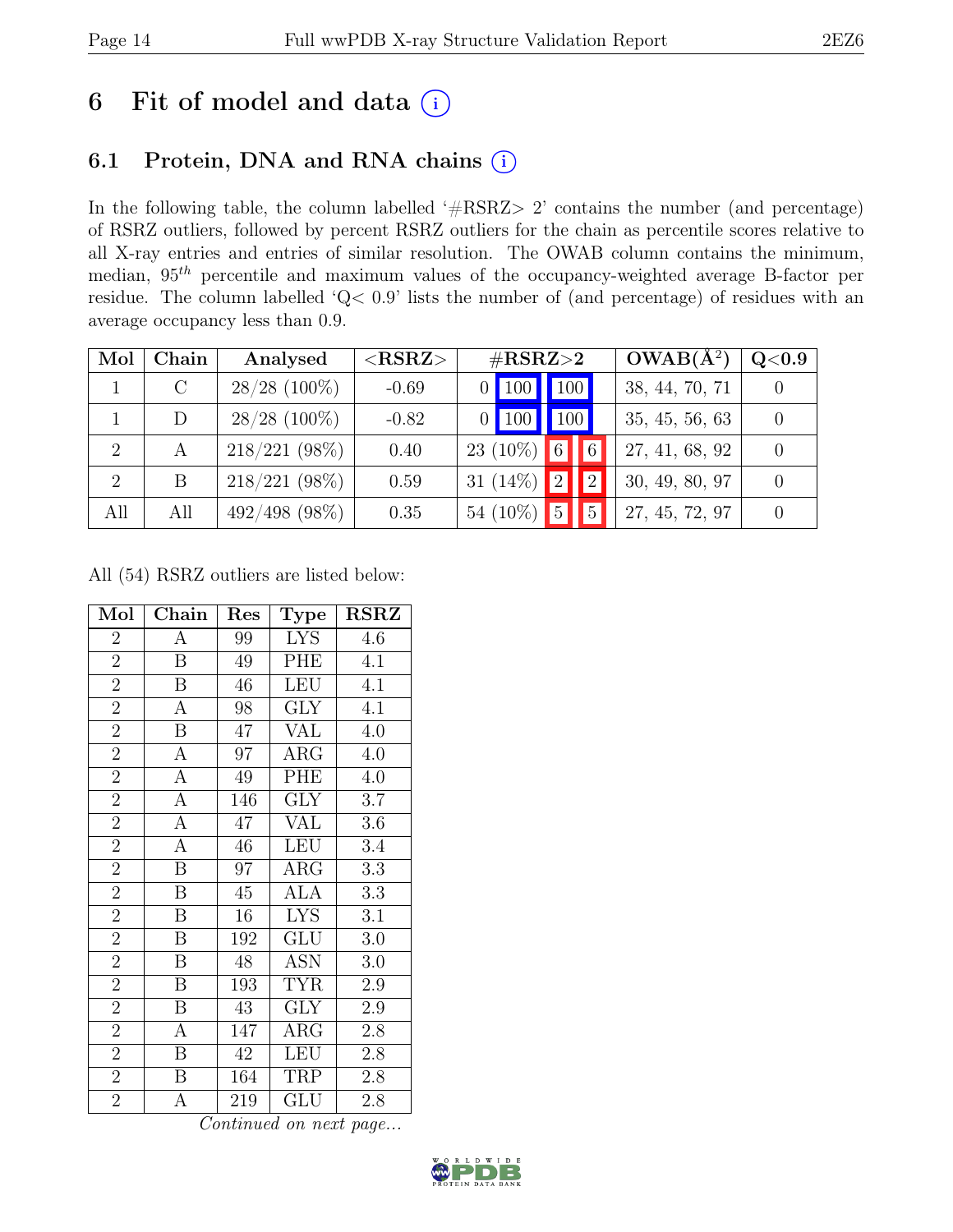| Mol            | Chain                   | Res              | Type                      | $\operatorname{RSRZ}$ |
|----------------|-------------------------|------------------|---------------------------|-----------------------|
| $\overline{2}$ | $\boldsymbol{B}$        | 179              | <b>HIS</b>                | $\overline{2.7}$      |
| $\overline{2}$ | $\overline{\rm A}$      | 50               | PHE                       | 2.7                   |
| $\overline{2}$ | $\overline{\mathbf{B}}$ | $\overline{96}$  | $\overline{\text{LYS}}$   | $\overline{2.6}$      |
| $\overline{2}$ | $\overline{\rm A}$      | $45\,$           | <b>ALA</b>                | $\overline{2.6}$      |
| $\overline{2}$ | $\overline{\rm A}$      | $\overline{5}1$  | <b>ILE</b>                | $\overline{2.6}$      |
| $\overline{2}$ | $\boldsymbol{B}$        | 194              | $\rm{ARG}$                | 2.5                   |
| $\overline{2}$ | $\overline{\mathbf{B}}$ | $11\overline{2}$ | <b>LEU</b>                | $2.5\,$               |
| $\overline{2}$ | $\overline{\rm A}$      | 111              | ALA                       | $\overline{2.5}$      |
| $\overline{2}$ | $\overline{\mathrm{B}}$ | 109              | PHE                       | $\overline{2.5}$      |
| $\overline{2}$ | $\overline{\mathrm{B}}$ | $\overline{99}$  | <b>LYS</b>                | $\overline{2.5}$      |
| $\overline{2}$ | $\overline{\rm A}$      | 109              | PHE                       | $\overline{2.5}$      |
| $\overline{2}$ | $\overline{\rm A}$      | $\overline{42}$  | LEU                       | $\overline{2.4}$      |
| $\overline{2}$ | $\overline{\rm A}$      | $\overline{52}$  | VAL                       | $\overline{2.4}$      |
| $\overline{2}$ | $\overline{\mathrm{B}}$ | 149              | $\overline{\text{LYS}}$   | $\overline{2.4}$      |
| $\overline{2}$ | $\overline{\mathrm{B}}$ | 220              | $\overline{\text{SER}}$   | $\overline{2.4}$      |
| $\overline{2}$ | B                       | 51               | <b>ILE</b>                | $\overline{2.3}$      |
| $\overline{2}$ | $\overline{\rm A}$      | $\overline{83}$  | LEU                       | $\overline{2.2}$      |
| $\overline{2}$ | $\overline{\mathrm{B}}$ | $\overline{3}$   | <b>MET</b>                | $\overline{2.2}$      |
| $\overline{2}$ | $\overline{\mathrm{B}}$ | $\overline{83}$  | $\overline{\text{LEU}}$   | $\overline{2.2}$      |
| $\overline{2}$ | $\overline{A}$          | 179              | $\overline{HIS}$          | $\overline{2.2}$      |
| $\overline{2}$ | $\overline{B}$          | 113              | TRP                       | $\overline{2.2}$      |
| $\overline{2}$ | $\overline{\rm A}$      | $\overline{48}$  | <b>ASN</b>                | $\overline{2.2}$      |
| $\overline{2}$ | $\overline{\rm A}$      | 108              | <b>VAL</b>                | $\overline{2.2}$      |
| $\overline{2}$ | $\overline{\mathrm{B}}$ | $\overline{219}$ | $\overline{\mathrm{GLU}}$ | $\overline{2.2}$      |
| $\overline{2}$ | $\overline{\mathrm{B}}$ | 191              | <b>LYS</b>                | $\overline{2.2}$      |
| $\overline{2}$ | $\overline{\rm A}$      | 87               | <b>LEU</b>                | 2.1                   |
| $\overline{2}$ | $\overline{\mathrm{B}}$ | $\overline{5}$   | $\overline{\text{GLU}}$   | $\overline{2.1}$      |
| $\overline{2}$ | $\overline{\mathrm{B}}$ | 176              | $\overline{{\rm GLU}}$    | $\overline{2.1}$      |
| $\overline{2}$ | $\overline{\mathrm{B}}$ | $\overline{44}$  | <b>ASN</b>                | $\overline{2.1}$      |
| $\overline{2}$ | $\overline{B}$          | 108              | VAL                       | 2.1                   |
| $\overline{2}$ | $\overline{\mathrm{B}}$ | $50\,$           | PHE                       | $\overline{2.1}$      |
| $\overline{2}$ | $\overline{A}$          | $\overline{112}$ | <b>LEU</b>                | $\overline{2.1}$      |
| $\overline{2}$ | $\overline{\rm A}$      | 113              | TRP                       | $\overline{2.0}$      |

#### Continued from previous page...

### 6.2 Non-standard residues in protein, DNA, RNA chains  $(i)$

There are no non-standard protein/DNA/RNA residues in this entry.

### 6.3 Carbohydrates (i)

There are no monosaccharides in this entry.